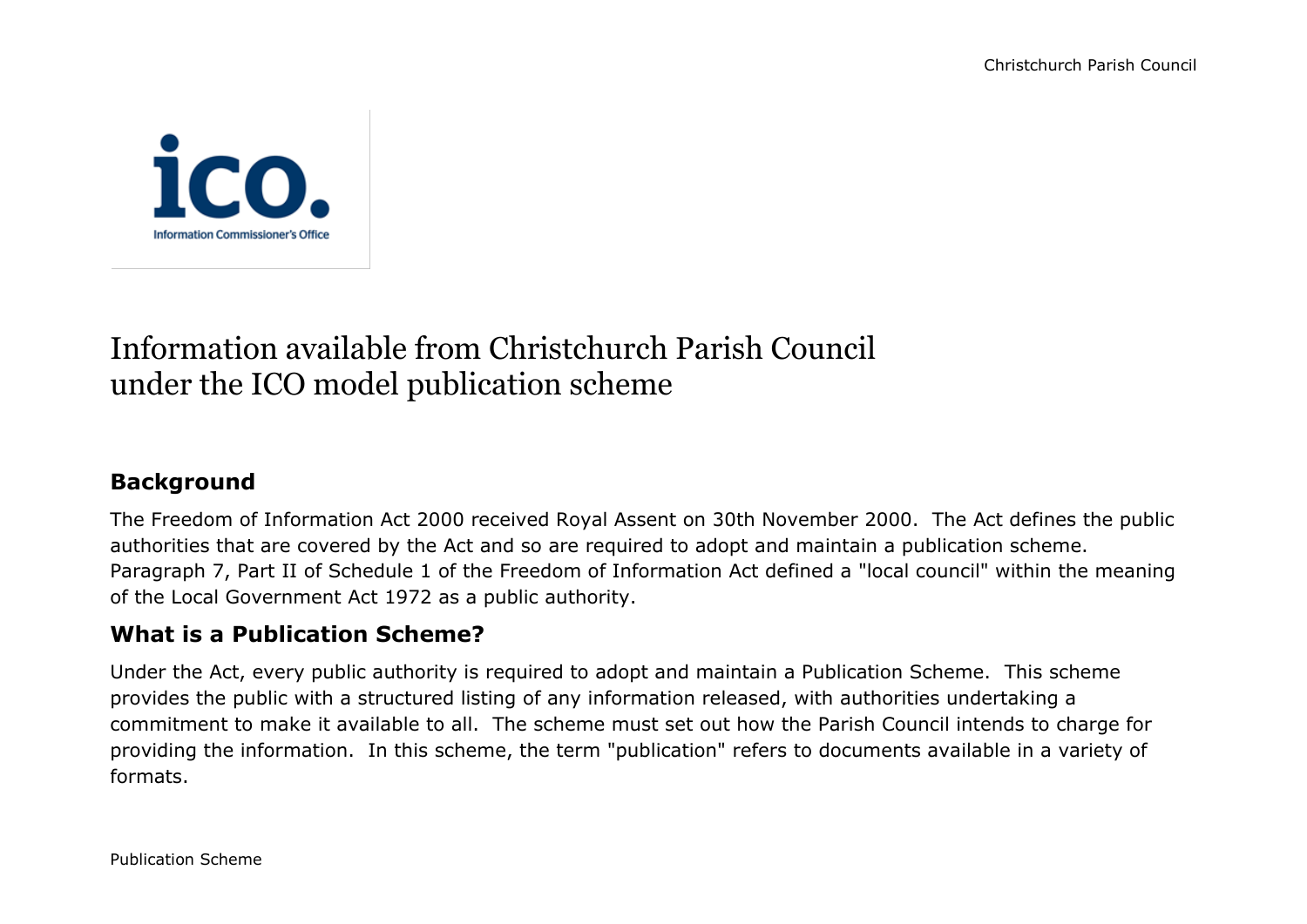## **Model Scheme**

Christchurch Parish Council's publication scheme defines information that the Parish Council holds, and which is accessible to members of the public. The Parish Council strives to be as open as possible with local government information and the work it does. The Parish Council wishes to introduce greater openness and to continue to seek ways to make even more information available to the public.

#### **What Charges are there?**

Where a member of the public is seeking to obtain a copy of information included in this Parish Council's publication scheme, the Council may set reasonable charges for this. Costs are shown in this document or are available on application to the Clerk and may include photocopying costs, postage (where incurred) and staff time.

## **Confidentiality Notice**

Christchurch Parish Council's policy is to be as open as possible and to supply the information requested, but the Parish Council may withhold any information if it considers its release not to be in the public interest and could cause significant harm. Any sensitive and confidential information is exempt from public dissemination.

#### **Requests for Information**

Requests for information should be made to the clerk: Dave Gibbs, 358 High Road, Newton-in-the-Isle, Wisbech, PE13 5HS. Email [clerk@christchurchparishcouncil.org.uk](mailto:clerk@christchurchparishcouncil.org.uk)

The request must include details of the applicant's address in the Parish and the information sought.

The Parish Council will respond within 20 days of the request. If a fee is required, the Parish Council can extend this period up to 3 months until the fee is paid.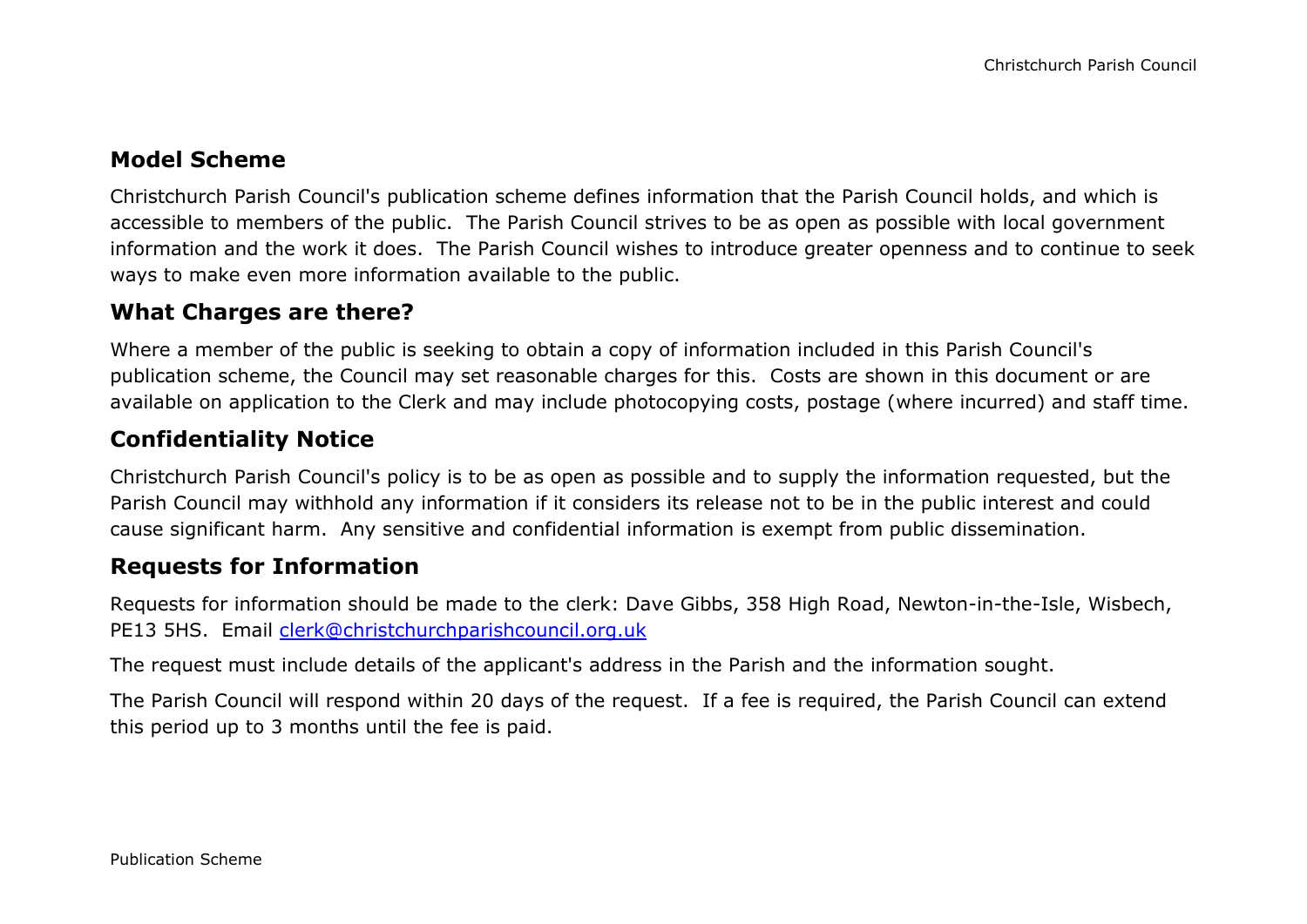| <b>Information available</b>                                                                                                    | How the information<br>can be obtained | Cost |
|---------------------------------------------------------------------------------------------------------------------------------|----------------------------------------|------|
| Class 1 - Who we are and what we do                                                                                             |                                        |      |
| Who's who on the Council and its Committees                                                                                     | Website                                | Free |
| Contact details for Parish Clerk and Council members (named contacts where<br>possible with telephone number and email address) | Website                                | Free |
|                                                                                                                                 |                                        |      |
| Class 2 - What we spend and how we spend it                                                                                     |                                        |      |
| Annual return form and report by auditor                                                                                        | Website / notice board                 | Free |
| Finalised budget                                                                                                                | Website                                | Free |
| Precept (from budget)                                                                                                           | Website (budget)                       | Free |
| Financial Standing Orders and Regulations                                                                                       | Website                                | Free |
| Grants given and received                                                                                                       | Website (accounts)                     | Free |
| Members' allowances and expenses                                                                                                | Website (accounts)                     | Free |
|                                                                                                                                 |                                        |      |
| Class 3 - What our priorities are and how we are doing                                                                          |                                        |      |
| Annual Report to Parish or Community Meeting                                                                                    | Website                                | Free |
|                                                                                                                                 |                                        |      |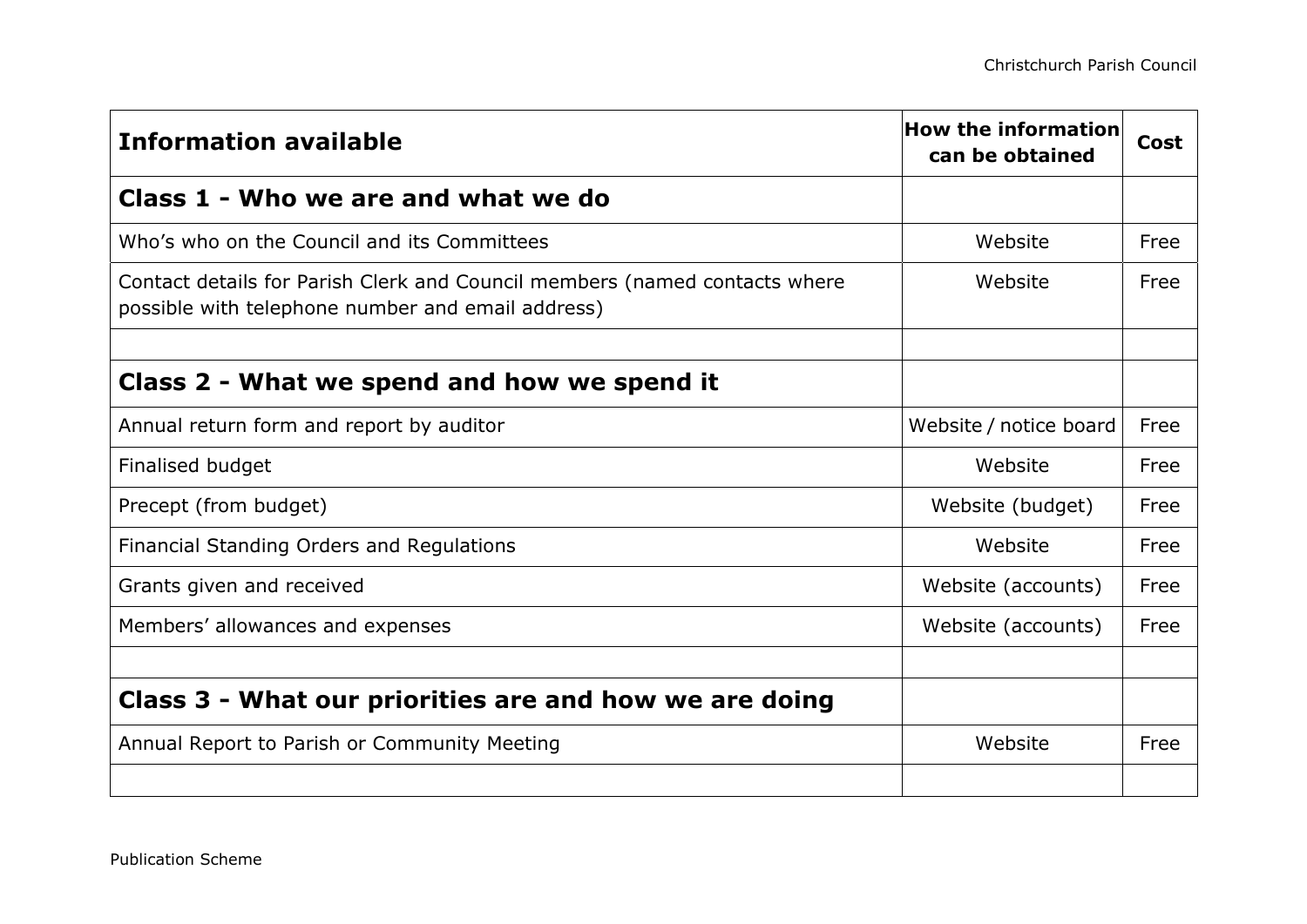| <b>Class 4 - How we make decisions</b>                                                                                                                                                                                                                                                                                                                                                      |                                                                                                                |                                              |
|---------------------------------------------------------------------------------------------------------------------------------------------------------------------------------------------------------------------------------------------------------------------------------------------------------------------------------------------------------------------------------------------|----------------------------------------------------------------------------------------------------------------|----------------------------------------------|
| Timetable of meetings                                                                                                                                                                                                                                                                                                                                                                       | Website                                                                                                        | Free                                         |
| Agendas of meetings                                                                                                                                                                                                                                                                                                                                                                         | Website / notice board                                                                                         | Free                                         |
| Minutes of meetings                                                                                                                                                                                                                                                                                                                                                                         | Website / notice board                                                                                         | Free                                         |
| Reports presented to council meetings                                                                                                                                                                                                                                                                                                                                                       | Website                                                                                                        | Free                                         |
| Responses to consultation papers                                                                                                                                                                                                                                                                                                                                                            | Clerk (email)                                                                                                  | Free                                         |
| Responses to planning applications                                                                                                                                                                                                                                                                                                                                                          | Website (minutes)                                                                                              | Free                                         |
|                                                                                                                                                                                                                                                                                                                                                                                             |                                                                                                                |                                              |
| <b>Class 5 - Our policies and procedures</b>                                                                                                                                                                                                                                                                                                                                                |                                                                                                                |                                              |
| Policies and procedures for the conduct of council business:                                                                                                                                                                                                                                                                                                                                |                                                                                                                |                                              |
| Procedural standing orders<br>٠<br>Committee and sub-committee terms of reference<br>Code of Conduct<br>Policy statements<br>Equality and diversity policy<br>п<br>Health and safety policy<br>٠<br>Policies and procedures for handling requests for information<br>Complaints procedures (including those covering requests for information<br>٠<br>and operating the publication scheme) | Website<br>Website<br>Website<br>Website<br>Awaiting publication<br>Awaiting publication<br>Website<br>Website | Free<br>Free<br>Free<br>Free<br>Free<br>Free |
| Information security policy                                                                                                                                                                                                                                                                                                                                                                 | Awaiting publication                                                                                           |                                              |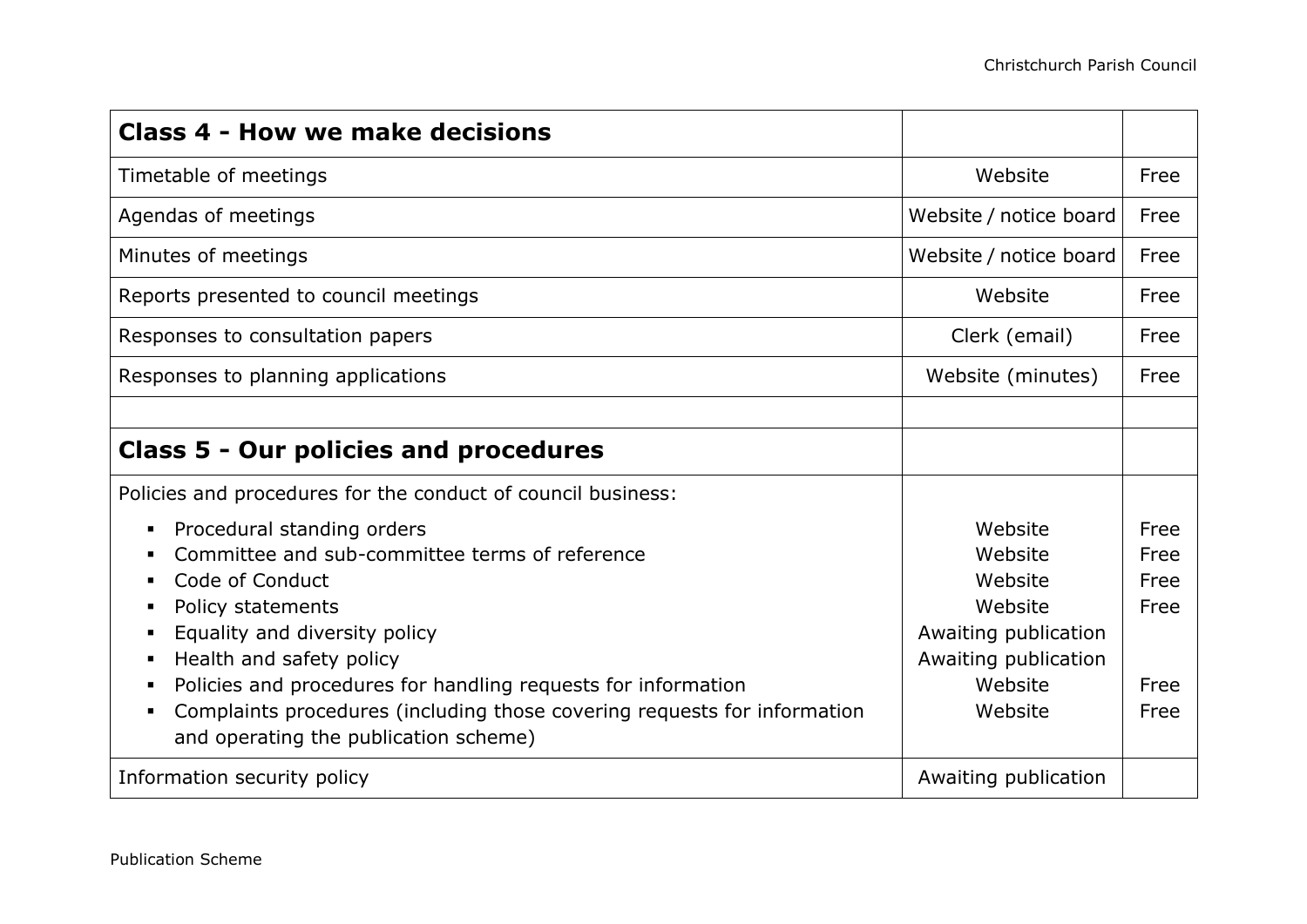| Records management policies (records retention, destruction and archive) | Awaiting publication |        |
|--------------------------------------------------------------------------|----------------------|--------|
| Data protection policies                                                 | Website              | Free   |
| Schedule of charges (for the publication of information)                 | Website              | Free   |
|                                                                          |                      |        |
| <b>Class 6 - Lists and Registers</b>                                     |                      |        |
| Assets register                                                          | Website              | Free   |
| Register of members' interests                                           | Website              | Free   |
|                                                                          |                      |        |
| <b>Class 7 - The services we offer</b>                                   |                      |        |
| Community centres and village halls                                      | Website              | Free   |
| Parks, playing fields and recreational facilities                        | <b>Clerk</b>         | Free   |
| Seating, litter bins, clocks, memorials and lighting                     | <b>Clerk</b>         | Free   |
| <b>Bus shelters</b>                                                      | Clerk                | Free   |
|                                                                          |                      |        |
| <b>Additional Information</b>                                            |                      |        |
| Other information that is not itemised in the lists above                | <b>Clerk</b>         | Varies |